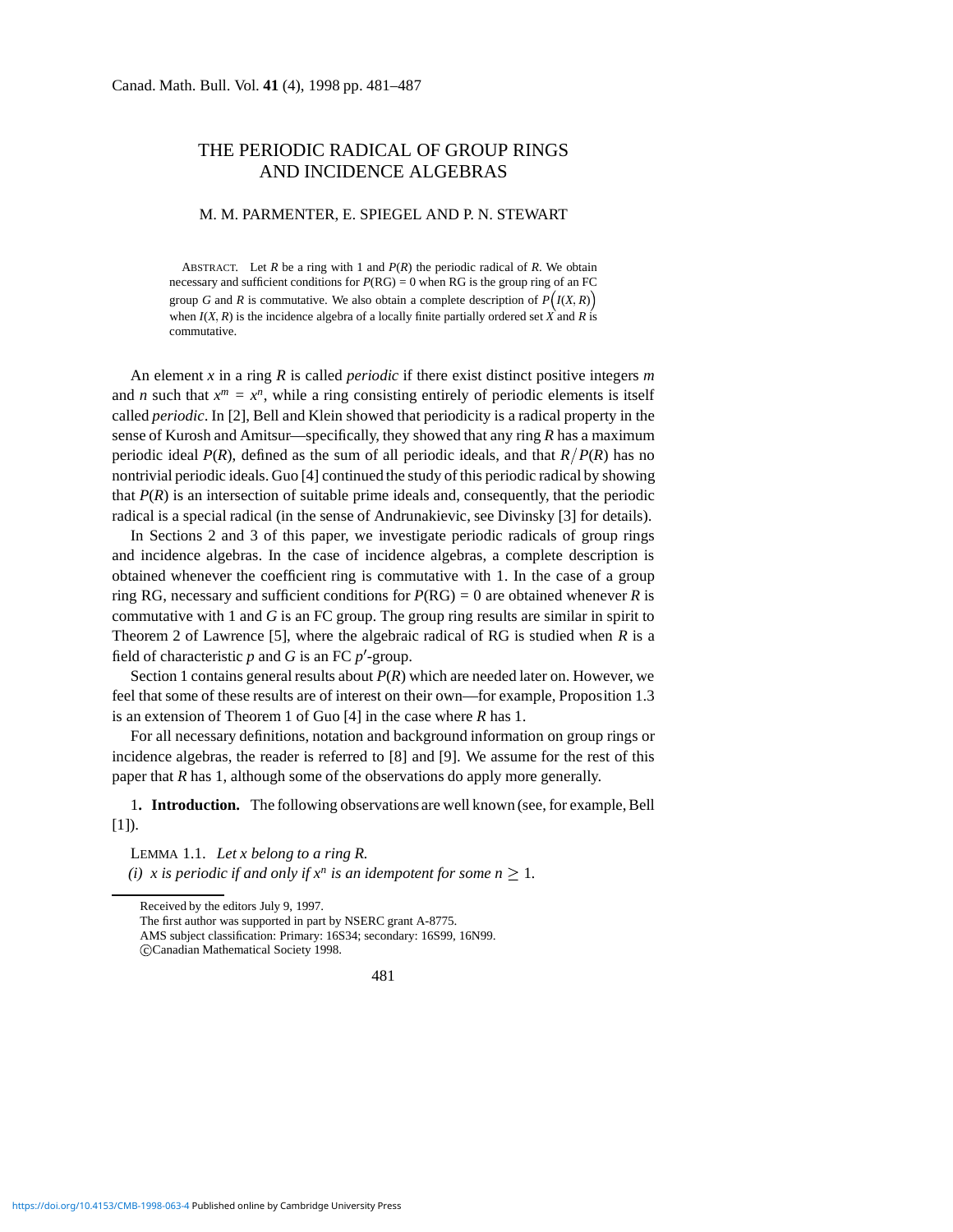*(ii) If x is periodic and R has no nonzero nilpotent elements, then*  $x^n = x$  *for some*  $n \geq 2$ .

PROOF. (i) Say  $x^m = x^n$  with  $d = m - n > 0$ . Then  $x^n = x^{n+s}d$  for all  $s \ge 1$ . Hence  $x^n = x^{2n+r}$  for some  $r \ge 0$ , in which case  $x^{n+r}$  is an idempotent.

(ii) Say  $x^m = x^n$  with  $m > n$ . Then  $x^n(x^{m-n} - 1) = 0$ . Hence  $x(x^{m-n} - 1)$  is nilpotent, and the result follows.

The next result describes an important relationship among *P*(*R*), the Jacobson radical  $J(R)$ , and the upper nil radical  $U(R)$ .

PROPOSITION 1.2.  $P(R) \cap J(R) = U(R)$ .

PROOF.  $U(R) \subseteq P(R) \cap J(R)$  is immediate. For the converse, let  $x \in P(R) \cap J(R)$ . Since  $x \in P(R)$ ,  $x^n$  is an idempotent for some  $n \ge 1$  by Lemma 1.1(i). But then  $x^n \in J(R)$ forces  $x^n = 0$ . Hence  $P(R) \cap J(R)$  is a nil ideal and must be contained in  $U(R)$ .  $\blacksquare$ 

In Section 2, we will need the following sharper (when *R* has 1) version of Guo's Theorem 1 [4].

**PROPOSITION** 1.3.  $P(R) = \bigcap_{\alpha} P_{\alpha}$ , where the intersection is taken over the set of *prime ideals P<sub>* $\alpha$ *</sub> such that R* $/P_{\alpha}$  *contains no nontrivial periodic ideals and such that if an integer z is a non zero divisor in R, then it is still a non zero divisor in R/P*<sub> $\alpha$ </sub>.

PROOF. Go through exactly the same steps as in Guo's proof, but in the second paragraph change the definition of *H* to the following:  $H = \{z(b^n - b^{n+1}p(b)) \mid n \in \mathbb{Z}^+,$  $p(x) \in \mathbb{Z}[x], z$  a non zero divisor in  $R$ .

Let *I* be an index set and put  $R_i = R$  for all  $i \in I$ . In Section 3, we will need to know the structure of  $P(A)$  when  $A = \prod_{i \in I} R_i$ , the direct product of copies of *R*, in the case where *R* is commutative. Although such a ring *A* can be viewed as a very special type of incidence algebra, we will give a description of *P*(*A*) here.

Let  $x \in P(R)$ . For  $y \in R$ , define  $e_x(y)$  to be the smallest positive integer such that  $(xy)^{e_x(y)}$  is an idempotent (see Lemma 1.1). Then define  $e_x$  as follows:

> $e_x = \begin{cases} \max\{e_x(y) \mid y \in R\} & \text{if it exists} \\ \infty & \text{otherwise} \end{cases}$  $\infty$  otherwise.

**PROPOSITION 1.4.** *Assume R is commutative and A* =  $\Pi_{i \in I}R_i$ , with  $R_i \cong R$  for each *i. Let a* =  $(a_i)_{i \in I}$  *belong to A. Then a*  $\in$  *P(A) if and only if the following conditions all hold.*

*(i)*  $a_i \in P(R)$  *for all*  $i \in I$ .

$$
(ii) \ \left|\{i \mid e_{a_i} = \infty\}\right| < \infty.
$$

*(iii)* There exists an integer N such that whenever  $e_{a_i} < \infty$ , then  $e_{a_i} < N$ .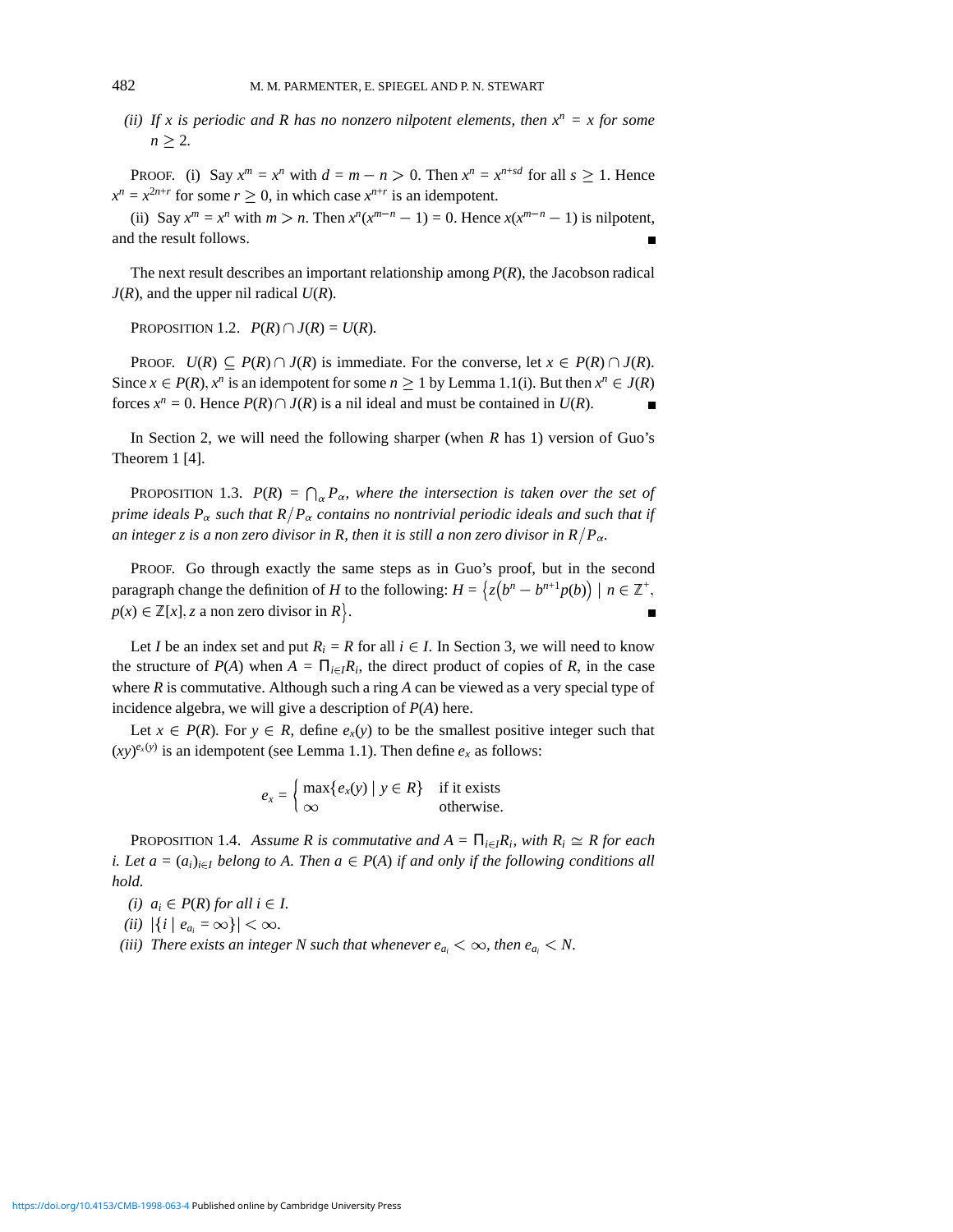PROOF. Suppose  $a \in P(A)$ . It is clear that  $a_i \in P(R)$  for all  $i \in I$  (if  $r \in R$ , multiply by  $(r)_{i\in I}$ ). If either (ii) or (iii) fails to hold, then we can find a subset  $\{i_1, i_2, \ldots\}$  of *I* and elements  $b_{i_1}, b_{i_2}, \ldots$  of *R* such that

$$
e_{a_{i_1}}(b_{i_1}) < e_{a_{i_2}}(b_{i_2}) < \cdots.
$$

For  $k \in I$ , let  $c_k = b_{i_j}$  if  $k = i_j$  for some *j* and  $c_k = 0$  otherwise. Set  $c = (c_i)_{i \in I}$ . Since  $ac \in P(A)$ , Lemma 1.1 says that there must exist a positive integer *n* such that  $(ac)^n = (ac)^{2n}$ . But this forces  $(a_i c_i)^n = (a_i c_i)^{2n}$  for all *i*, contradicting the fact that  $e_{a_{i_j}}(b_{i_j}) > n$  for some *j*.

The converse follows easily from the simple observation that if  $x^m$  is an idempotent, then so is  $x^{mn}$  for all  $n \geq 1$ .

2**. Group rings.** The following was proved by Schneider and Weissglass [7].

**PROPOSITION 2.1.** *If*  $U(R) = 0$  *and*  $|H|$  *is a non zero divisor in R for any finite subgroup H of a group G, then*  $U(RG) = 0$ *.* 

Our first result is a periodic radical analogue of Proposition 2.1.

PROPOSITION 2.2. Let R be commutative. If  $P(R) = 0$  and |*H*| *is a non zero divisor for any finite subgroup H of G, then*  $P(RG) = 0$ *.* 

PROOF. Assume to the contrary that the conditions hold but  $0 \neq y \in P(RG)$ . Choose a set  ${P_\alpha}$  of prime ideals of *R*, following the description in Proposition 1.3, such that  $0 = \bigcap_{\alpha} P_{\alpha}$ . Then  $\bigcap_{\alpha} (P_{\alpha}G) = 0$ , and hence  $0 \neq \overline{y} \in P((R/P_{\alpha})G)$  for some  $P_{\alpha}$ . Since  $P(R/P_\alpha) = 0$  and |*H*| is still a non zero divisor in  $R/P_\alpha$  for all finite subgroups *H* of *G*, we may assume from now on that *R* is an integral domain. We also know that  $U(RG) = 0$ by Proposition 2.1, so we can assume that *y* is not nilpotent. Lemma 1.1 then tells us that we can assume *y* is an idempotent.

Choose any  $0 \neq r \in R$ . Since  $ry \in P(RG)$ , we must have  $(ry)^n = (ry)^{2n}$  for some  $n \geq 1$ . Since *R* is an integral domain and *y* is an idempotent, this says that  $r^n y = y$ . But again using the fact that  $R$  is an integral domain, we conclude that every nonzero element of *R* is a unit of finite order, contradicting  $P(R) = 0$ .

In general, the converse to Proposition 2.2 is not true (if  $R = \mathbb{Z}_2$  and  $G = \langle a, b \mid a^2 = \mathbb{Z}_2$  $1$ ,  $ab = b^{-1}a$ , then  $P(RG) = 0$  but both conditions fail). However, the following is true and is easy to prove.

PROPOSITION 2.3. Let R be commutative. If  $P(RG) = 0$ , then  $U(R) = 0$  and  $|H|$  is a *non zero divisor for any finite normal subgroup H of G.*

When *G* is an FC group, we are able to obtain necessary and sufficient conditions for  $P(RG) = 0$ . Let *T*(*G*) denote the torsion subgroup of an FC group *G* (see [6] for relevant background information).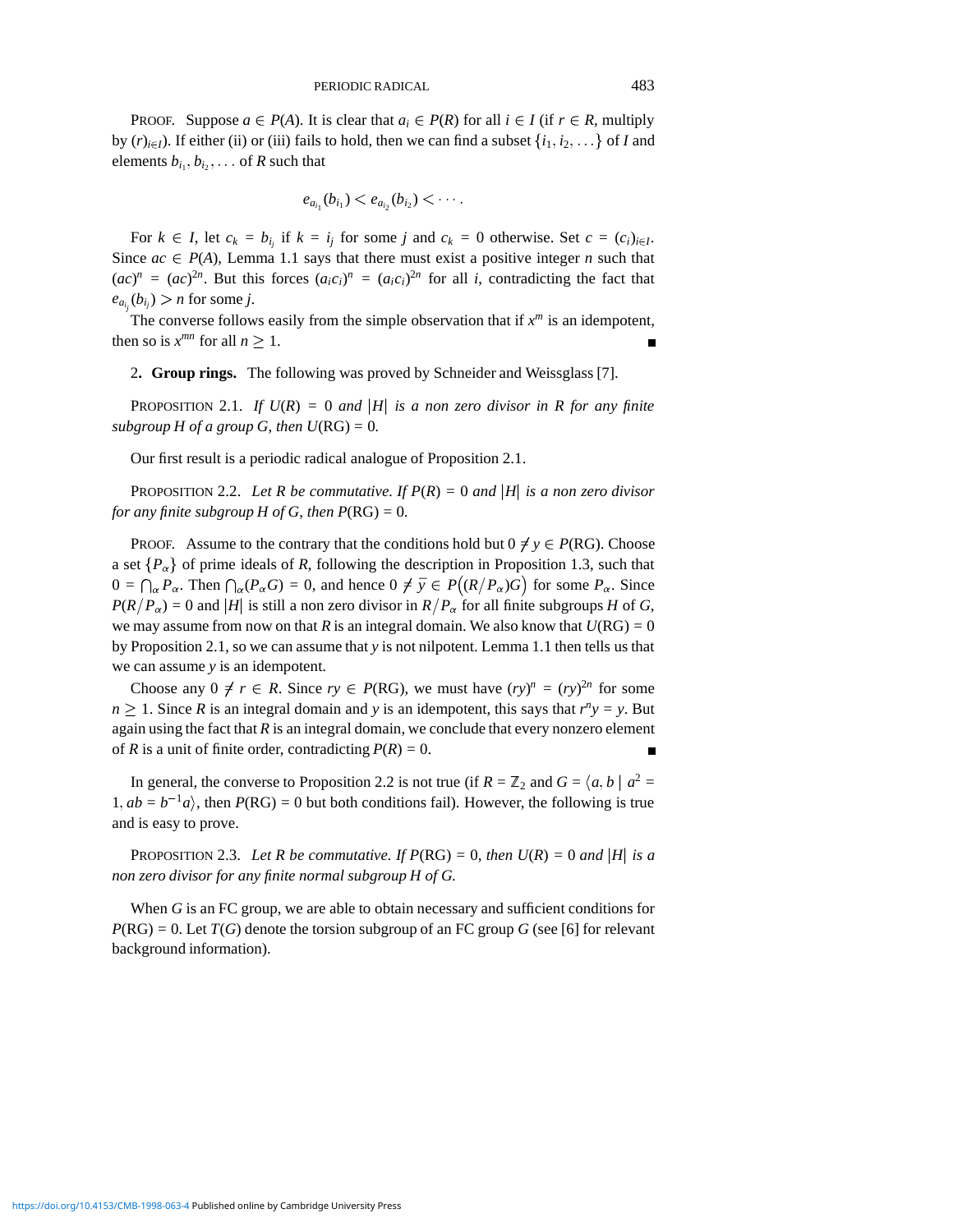THEOREM 2.4. *Assume that R is commutative and that G is an* FC *group. Then*  $P(RG) = 0$  *if and only if* |*H*| *is a non zero divisor for any finite subgroup H of G and one of the following holds.*

- *(i)*  $G = T(G)$  *and*  $P(R) = 0$ *.*
- *(ii)*  $G \neq T(G)$  *and*  $U(R) = 0$ *.*

**PROOF.** First assume  $P(RG) = 0$ . Since *G* is FC, any finite subgroup of *G* is contained in a finite normal subgroup of *G*, so the condition on j*H*j follows from Proposition 2.3. Proposition 2.3 also tells us that  $U(R) = 0$ , so we may assume from now on that  $G = T(G)$ . In this case, assume that  $P(R) \neq 0$  and let  $\sum \alpha_g g$  be a nonzero element in  $P(R)G$ . Since  $U(R) = 0$ , Lemma 1.1 tells us that for each *g* there exists  $n_g \ge 2$  such that  $\alpha_g^{n_g} = \alpha_g$ . Consequently, since  $z\alpha_g$  is in *P(R)* for each *g* and for every integer  $z \ge 1$ , we get that  $\alpha_g$ is of finite additive order for each *g*. It follows that the subring of *R* generated by  $\{\alpha_{g}\}\$ is a finite ring. Since  $G = T(G)$  is an FC group, the subring of RG generated by  $\sum \alpha_g g$  must therefore be finite, and hence periodic. We conclude that  $P(R)G \subseteq P(RG)$ , contradicting  $P(RG) = 0.$ 

For the converse, assume that the condition on  $|H|$  holds and also that one of (i) and (ii) holds. Because of Proposition 2.2, we may also assume we are in case (ii), *i.e.* that  $G \neq T(G)$  and  $U(R) = 0$ . The rest of the proof is an adaptation of the argument given for Theorem 2 in Lawrence [5].

Assume to the contrary that  $P(RG) \neq 0$  and let  $0 \neq \alpha = x_1 s_1 + \cdots + x_n s_n$  be in  $P(RG)$ , where the  $x_i \in R(T(G))$  and the  $s_i$  come from a complete set of coset representatives *S* of *T*(*G*) in *G*. Since *G* $/T(G)$  is ordered, we may assume that  $\bar{s}_1 > \bar{s}_2 > \cdots > \bar{s}_n$ , and we may also choose  $\alpha$  so that  $\bar{s}_1 > 1$ . We will reach a contradiction by showing that  $x_1$  is nilpotent (in fact, this will show that the ideal generated by  $x_1$  is nil, contradicting Proposition 2.1).

Since the subgroup generated by the group elements in the support of  $x_1$  lies in a finite normal subgroup of *G*, some power of  $s_1$ , say  $s_1^k$ , commutes with  $x_1$ . Let  $\beta = \alpha s_1^{k-1}$ . Since  $\beta \in P(RG)$ , we must have  $\beta^l = \beta^m$  for some  $l > m \ge 1$ . But  $\beta^l = x_1^l s_1^{kl} + \sum y_\sigma s_\sigma$  where  $y_{\sigma} \in R(T(G))$  and  $\bar{s}_1^{kl} > \bar{s}_{\sigma}$  for all  $\sigma$ , and similarly  $\beta^m = x_1^m s_1^{km} + \sum y_{\epsilon} s_{\epsilon}$ . Since  $\bar{s}_1^{kl} > \bar{s}_1^{km}$ , we can only conclude that  $x_1^l = 0$ .

In the first half of the above proof, we needed to show at one point that if  $U(R) = 0$ and *G* is a torsion FC group, then  $P(R)G \subseteq P(RG)$ . A direct argument was given for this, using the fact that *R* is commutative. Alternatively, we could have applied the following more general result.

PROPOSITION 2.5. Assume R has the property that for any element  $x \in R$  there exists *a positive integer n<sub>x</sub> such that*  $x^{n_x} = x$ , and let S be a free normalizing extension of R. *Then the ideal generated by P*(*R*) *in S is contained in P*(*S*)*.*

PROOF. If *k* is the number of elements in a normalizing basis of *S* over *R*, then *S* can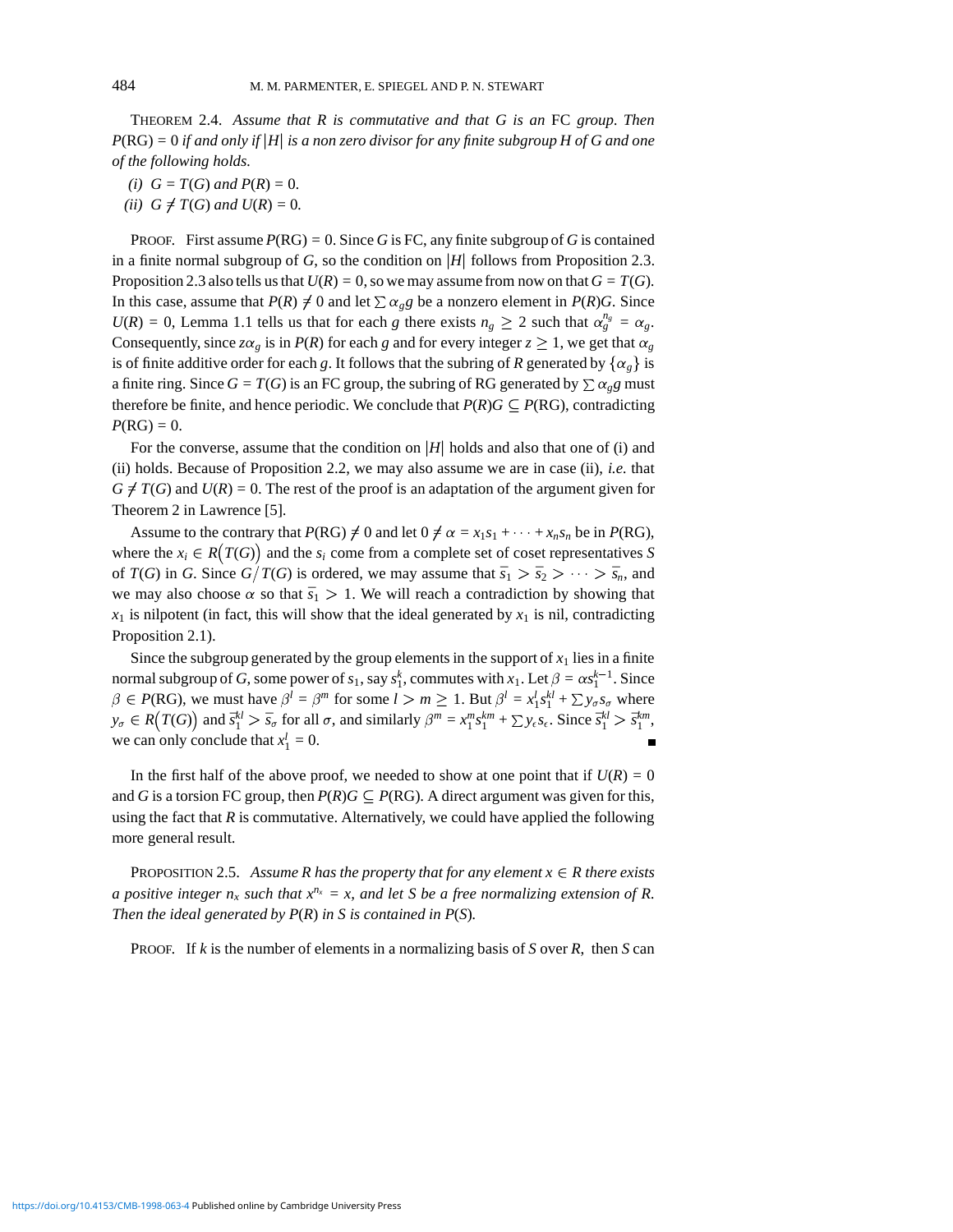be viewed in a natural way as a subring of the matrix ring  $M_k(R)$ , with  $P(R)$ *S* contained in  $M_k(P(R))$ , so it is enough to prove that  $M_k(P(R)) \subseteq P(M_k(R))$ .

Let *A* be in  $M_k(P(R))$ , and let *T* be the subring of *R* generated by the entries of *A*. Then *T* is finite ([10], Theorem 3.4) and hence *A*, being in the finite ring  $M_k(T)$ , is periodic.

It is not hard to see that the opposite inclusion to that mentioned in the above proof, namely  $P(M_k(R)) \subseteq M_k(P(R))$ , always holds, so we have shown that  $M_k(P(R)) =$  $P(M_k(R))$  whenever *R* satisfies the given conditions.

A natural question to ask is whether this equality always holds. It turns out, however, that this is yet another in a long series of ring theoretic statements which, if correct, would imply the truth of the Koethe conjecture. To see this just observe that since  $M_k(J(R)) = J(M_k(R))$ , Proposition 1.2 tells us that the statement would imply  $M_k(U(R)) = U(M_k(R))$ . But it is well known that this last equality implies the Koethe conjecture.

3. **Incidence algebras.** Following the notation in [9], we will let  $I(X, R)$  denote the incidence algebra of a locally finite partially ordered set *X* over a ring *R*. Recall that the elements of  $I(X, R)$  are functions f from  $X \times X$  to  $R$  such that  $f(x, y) = 0$  if  $x \nleq y$ . Addition in *I*(*X*, *R*) is pointwise and multiplication is given by  $fg(x, y) = \sum_{x \le z \le y} f(x, z)g(z, y)$ . The reader is asked to refer to [9] for more details, but it is perhaps worth noting that it is very possible to have  $f(x, y) \neq 0$  for infinitely many ordered pairs  $(x, y)$ .

We will need to recall the following results concerning the Jacobson and upper nil radicals of  $I(X, R)$ .

THEOREM 3.1 ([9], P. 170). *If R is commutative, then the Jacobson radical*  $J(I(X,R))$ *is the set of all functions*  $f \in I(X, R)$  *such that*  $f(x, x) \in J(R)$  *for each*  $x \in X$ *.* 

If *R* is commutative, a function  $f \in I(X, R)$  is said to be *fully nilpotent* ([9], p. 174) if there is a positive integer  $n$  with the property that given any chain of the form  $x_1 \le y_1 \le x_2 \le y_2 \le \cdots \le x_n \le y_n$  in *X*, then  $\prod_{i=1}^n f(x_i, y_i) = 0$ .

THEOREM 3.2 ([9], PP. 183 AND 185). *If R is commutative, then the upper nil radical*  $U(I(X,R))$  is precisely the set of fully nilpotent functions in  $I(X,R)$ . Moreover the prime *radical of I*(*X*, *R*) *is equal to U*(*I*(*X*, *R*)).

We now proceed to describe  $P(I(X, R))$ . First, some new notation is required.

If  $f \in I(X, R)$ , then we can decompose *f* uniquely as  $f = f_D + f_E$  where  $f_D(x, y) = 0$  if  $x \neq y$  and  $f_E(x, y) = 0$  if  $x = y$ . Note that  $f_D$  can be conveniently thought of as an element of  $\Pi_{x\in X}R$ .

DEFINITION 3.3. Let *R* be commutative. An element  $f \in I(X,R)$  is called *fully periodic* if

(i)  $f_D \in P(\Pi_{x \in X}R)$  and

(ii) there exists a positive integer *n* such that if  $x_1 \leq y_1 < x_2 \leq y_2 < \cdots < x_n \leq y_n$  in *X*, then  $\Pi_{i=1}^n f(x_i, y_i) = 0$ .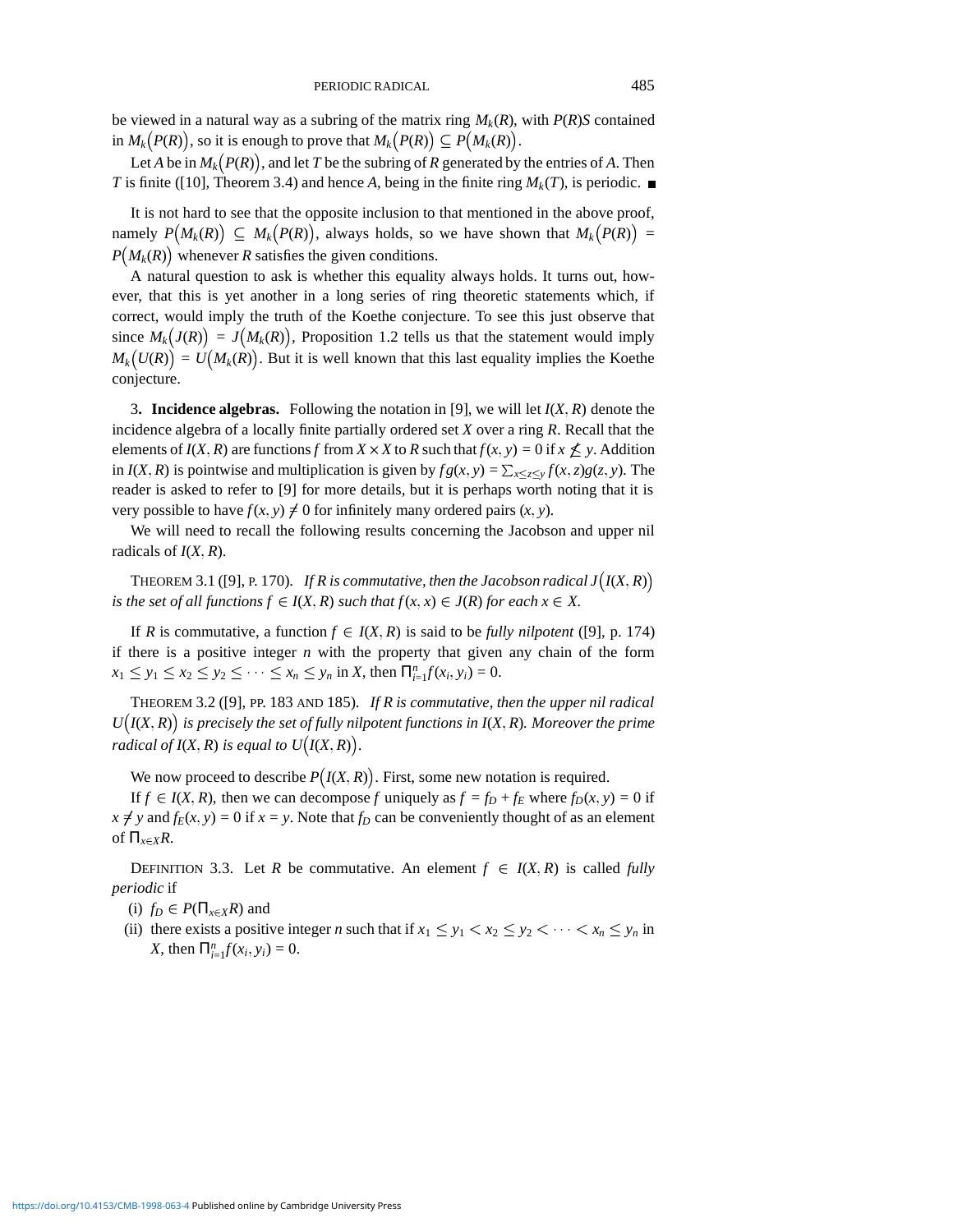Recall that necessary and sufficient conditions for (i) to hold were obtained in Proposition 1.4. In particular, fully nilpotent elements are fully periodic. It is also clear from the definition that if  $f$  is fully periodic, then  $f_E$  is fully nilpotent.

Our main result is as follows.

**THEOREM** 3.4. If R is commutative, then  $P(I(X,R))$  is precisely the set of fully *periodic elements of*  $I(X, R)$ *.* 

PROOF. First note that if we let  $K$  denote the set of fully periodic elements of  $I(X, R)$ , then *K* is an ideal of  $I(X, R)$ . Let  $f \in K$ . Condition (i) of Definition 3.3 tells us that there exist distinct positive integers *m*, *n* such that  $f^m - f^n = (f^m - f^n)_E$ . Since  $f^m - f^n$ is fully periodic, it follows that  $f^m - f^n$  is fully nilpotent and therefore in  $U(I(X,R))$ (Theorem 3.2). Hence  $\bar{K} \subseteq P(L(X,R)/U(L(X,R))) = \frac{P(L(X,R))}{U(L(X,R))}$ , and so  $K \subseteq P(L(X,R))$ .

Conversely, assume  $f \in P(I(X,R))$  is not fully periodic. Since condition (i) of Definition 3.3 is clearly satisfied, we conclude that for each positive integer *n* there exists a chain

$$
x_{n,1} \leq y_{n,1} < x_{n,2} \leq y_{n,2} < \cdots < x_{n,n} \leq y_{n,n}
$$

such that

$$
\Pi_{i=1}^n f(x_{n,i}, y_{n,i}) \neq 0.
$$

Local finiteness allows us also to assume that the intervals  $[x_{n,1}, y_{n,n}]$  and  $[x_{m,1}, y_{m,m}]$ are disjoint whenever  $m \neq n$ .

Let  $h \in I(X, R)$  be defined by  $h(y_{n,i}, x_{n,i+1}) = 1$  for  $i = 1, 2, \ldots, n-1$  and for all  $n \ge 2$ . Also set  $h(x, y) = 0$  in all other cases. Then  $(fh)_D = 0$ , so Theorem 3.1 and Proposition 1.2 say that  $fh \in J(I(X,R)) \cap P(I(X,R)) = U(I(X,R))$ , and therefore  $fh$  is fully nilpotent by Theorem 3.2. However, applying *fh* to the chains

$$
x_{n,1} < x_{n,2} \le x_{n,2} < x_{n,3} \le x_{n,3} \cdots < x_{n,n-1} \le x_{n,n-1} < x_{n,n}
$$

 $\blacksquare$ 

gives a contradiction.

## **REFERENCES**

- **1.** H. E. Bell, *Some commutativity results for periodic rings*, Acta Math. Acad. Sci. Hungar. **28**(1976), 279–283.
- **2.** H. E. Bell and A. A. Klein, *On rings with Engel cycles*, Canad. Math. Bull. **34**(1991), 295–300.
- **3.** N. J. Divinsky, *Rings and Radicals*, Univ. of Toronto Press, 1965.
- **4.** Xiuzhan Guo, *On the periodic radical of a ring*, Canad. Math. Bull. **38**(1995), 215–217.
- **5.** John Lawrence, *Algebraic ideals in group rings and tensor products*, Canad. Math. Bull. **35**(1992), 99–102.
- **6.** D. S. Passman, *Algebraic Structure of Group Rings*, Interscience, New York, 1977.
- **7.** Hans Schneider and Julian Weissglass, *Group rings, semigroup rings and their radicals*, J. Algebra **5**(1967), 1–15.
- **8.** S. K. Sehgal, *Topics in Group Rings*, Marcel Dekker, New York, 1978.